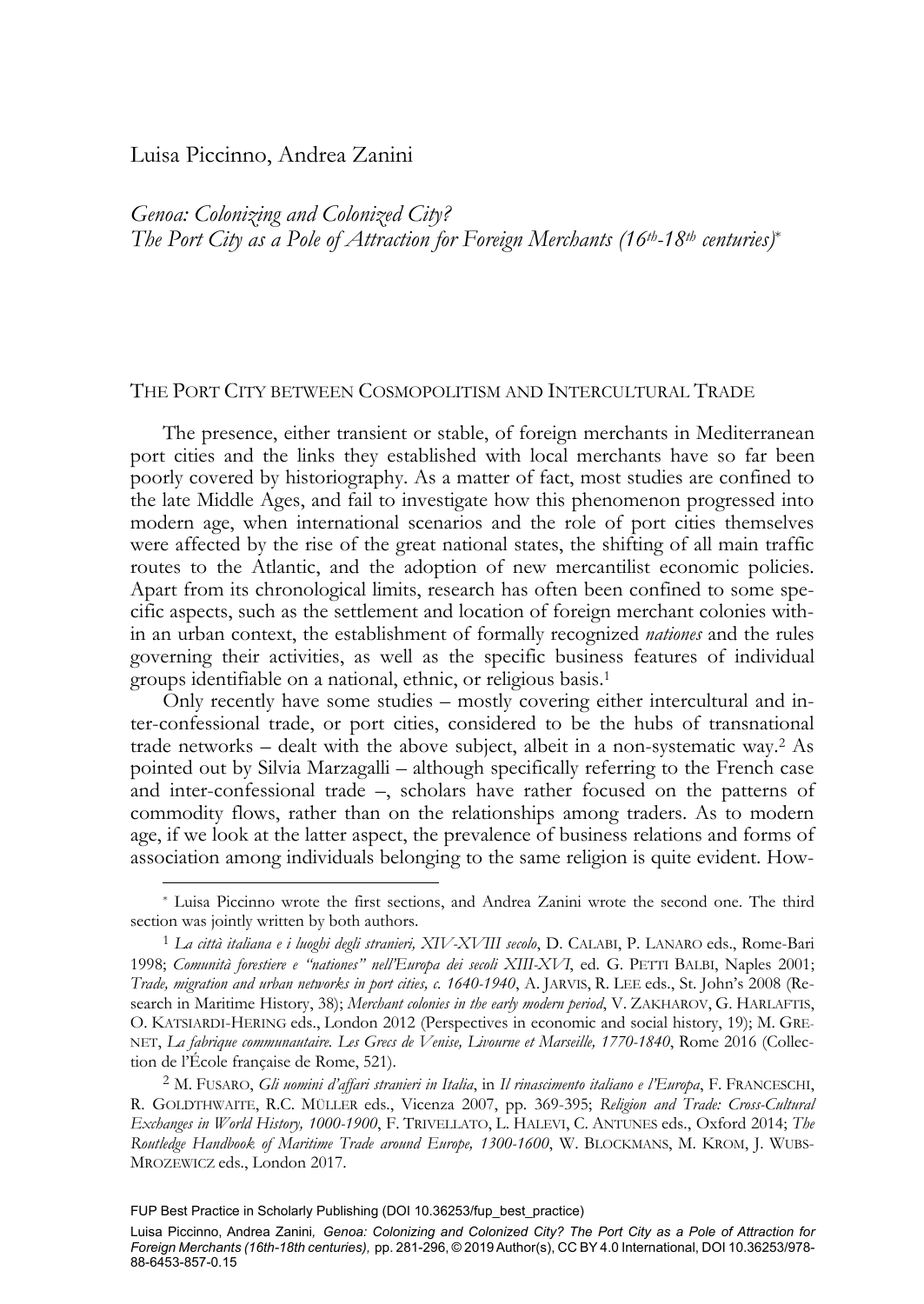ever, in port cities, and especially in big trading centres, this was not always the case: relations among merchants of different nationalities and / or religions were not an exception, but rather the rule. It is therefore appropriate to investigate its causes and consequences from an economic, social, political, and cultural point of view.3 For example, with reference to business strategies, the establishment of business relations and corporate ties with members of one's family network undeniably helps reduce risks and, more generally, transaction costs. However, extending one's customer network to include foreign individuals, even those with different religions, is likely to promote turnover growth and is often key to enter new markets.4 A well informed choice must be made to take greater risks in exchange of competitive advantages through the harnessing of the so-called "strength of weak ties." As stated by sociologist Mark Granovetter, weak ties are essential for individuals as they are the means, or, more precisely, the opportunity to integrate into a community.5 Obviously enough, this process is rather limited and often difficult to quantify, due to the lack of available data. And yet, some evidence of it allows us to shed light on some of its typical features.<sup>6</sup>

More generally, large cities and especially port cities were by nature a pole of attraction not only for merchants and businessmen looking for opportunities to make money, but also for many other classes of workers with specific skills related to shipping, such as captains, sailors, and porters. Several factors used to play a key role in making a port more or less attractive than its direct competitors, namely: geographic location and positioning within the main traffic routes, connections with the hinterland and with the other national ports, operational facilities in terms of berths, storage areas and other services provided to both shipping and trade (i.e. magistrature – governing authorities – with specific skills, consulates, interpreters, mediators, etc.), to be seen in a highly dynamic and changing context over time. At the same time, also the origin and number of foreign merchants settling permanently in a port city tended to vary, as well as their positioning in the market and the density of ties with local traders. It is thus necessary to take due account of the

<sup>3</sup> On the cosmopolitism of the main marketplaces, see: S. MARZAGALLI, *Négoce et politique des étrangers en France à l'époque moderne :discours et pratiques de rejet et d'intégration*, in *Les étrangers dans les villesports atlantiques (XVe -XIXe siècle). Expériences allemandes et françaises Paris*, M. AUGERON, P. EVEN eds., Paris 2010, pp. 45-62; P. POURCHASSE, *Dynamism and integration of the North European merchants communities in French ports in the Eighteenth century*, in *Merchant colonies*, cit., pp. 45-59.

<sup>4</sup> S. MARZAGALLI, *Commercer au-delà des frontières confessionnelles dans la France de l'époque moderne*, in *L'économie des dévotions. Commerce, pratiques et objets de piété à l'époque moderne*, ed. A. BURKARDT, Rennes 2016, pp. 348-349.

<sup>5</sup> Indeed, according to Granovetter, while weak ties are "indispensable to individuals" and to their integration into communities, strong ties, breeding local cohesion, lead to overall fragmentation." (M. GRANOVETTER, *The Strength of Weak Ties*, in "American Journal of Sociology", 78, 1973, n. 6, pp. 1360-1380, 1378).

<sup>6</sup> As Andrea Caracausi and Christof Jeggle pointed out, a quantitative analysis of trade flows and commercial networks makes sense only if the volume of available data has statistical relevance. Anyway, focusing on the concepts of "social network" and "social interaction" it is possible to shed light on the multiple ties among the main players of merchant networks. (A. CARACAUSI, C. JEGGLE, *Introduction,* in *Commercial Networks and European Cities, 1400-1800*, A. CARACAUSI, C. JEGGLE eds., London-New York 2014, pp. 1-5).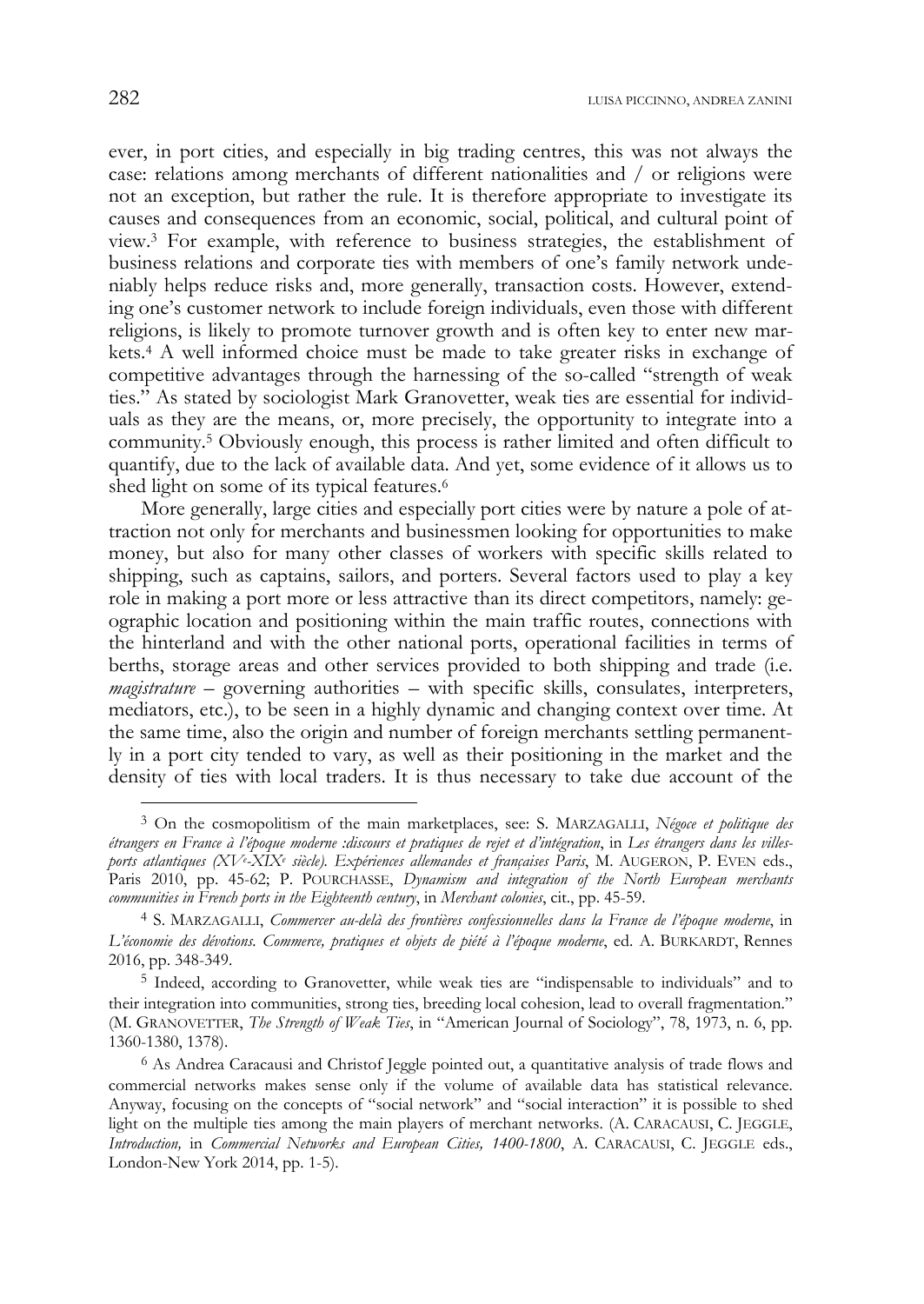economic, political, and social motivations, which might have either positively or negatively affected these processes.

As to the above mentioned factors, it is first of all necessary to understand which ones were actually driving these individuals to permanently settle in a foreign city, rather than opting for a more occasional presence. Further, it must be verified whether there were any links or some sort of reciprocity with likely migration flows in the opposite direction. If so, what were their time patterns, or whether, as stated by Maria Fusaro, the balances were tipped, whereby "a strong Italian presence abroad in the Middle Ages was offset by the presence of foreigners in Italy, starting from the second half of the  $16<sup>th</sup>$  century."<sup>7</sup> In particular, it seems appropriate to assess how much this decision was determined by the international reputation of the port city in question, in terms of trade and economic dynamism, as well as of opportunities to do business on site with good profit margins and limited risks. Further, the extent to which such reputation actually depended on the merchant network size, with the port in question as its focal point, should also be examined. All these elements were in turn closely linked to mercantilist policies implemented by the various governments. Through several types of actions – i.e. by granting privileges and tax exemptions, ensuring particular forms of legal protection in case of disputes, etc. – governments were likely to either foster or hinder migration. Policies of great openness towards foreign merchants were generally aimed at exploiting what Henry Méchoulan has defined, with reference to the Amsterdam case, as "les bénéfices de la tolerance", namely being able to increase trade by promoting the immigration of individuals with capitals and skills deemed instrumental to the objective to be pursued.8 The effectiveness of these policies, however, was in turn influenced by international scenario evolutions and by the economic policies implemented by nearby and / or competing port cities, which would often play a decisive role in driving the movements and decisions by foreign merchants. Finally, an analysis is required on the social structure and stratification of the merchant class characterizing the port city of immigration. This is essential to understand how many and which were the "spaces" taken up by local businessmen and those that could be allocated to foreign merchants, or filled by the latter group due to some competitive advantage. It is also possible to understand the degree of openness towards foreigners, in particular by looking at the number of companies or other business arrangements jointly set up between local and foreign traders.

In a port city, almost all trade interactions and operators were centred on the port. When a free trade area was granted, this trend was even more marked. There were, as known, several reasons why a state would decide to adopt this provision, including but not limited to demographic policies aimed to increase the city population, purely commercial purposes, and finally to increasing trade volumes by im-

<sup>7</sup> Authors' transaltion of M. FUSARO, *Gli uomini d'affari stranieri in Italia*, cit., p. 370.

<sup>&</sup>lt;sup>8</sup> H. MECHOULAN, *Amsterdam, XVII<sup>e</sup> siècle. Marchands et philosophes. Les bénéfices de la tolérance*, Paris 1993; R. DI TUCCI, *Genova e gli stranieri. Secoli XII-XVIII*, in "Rivista Italiana di Diritto Internazionale Privato e Processuale", 2, 1932, pp. 501-518, 504.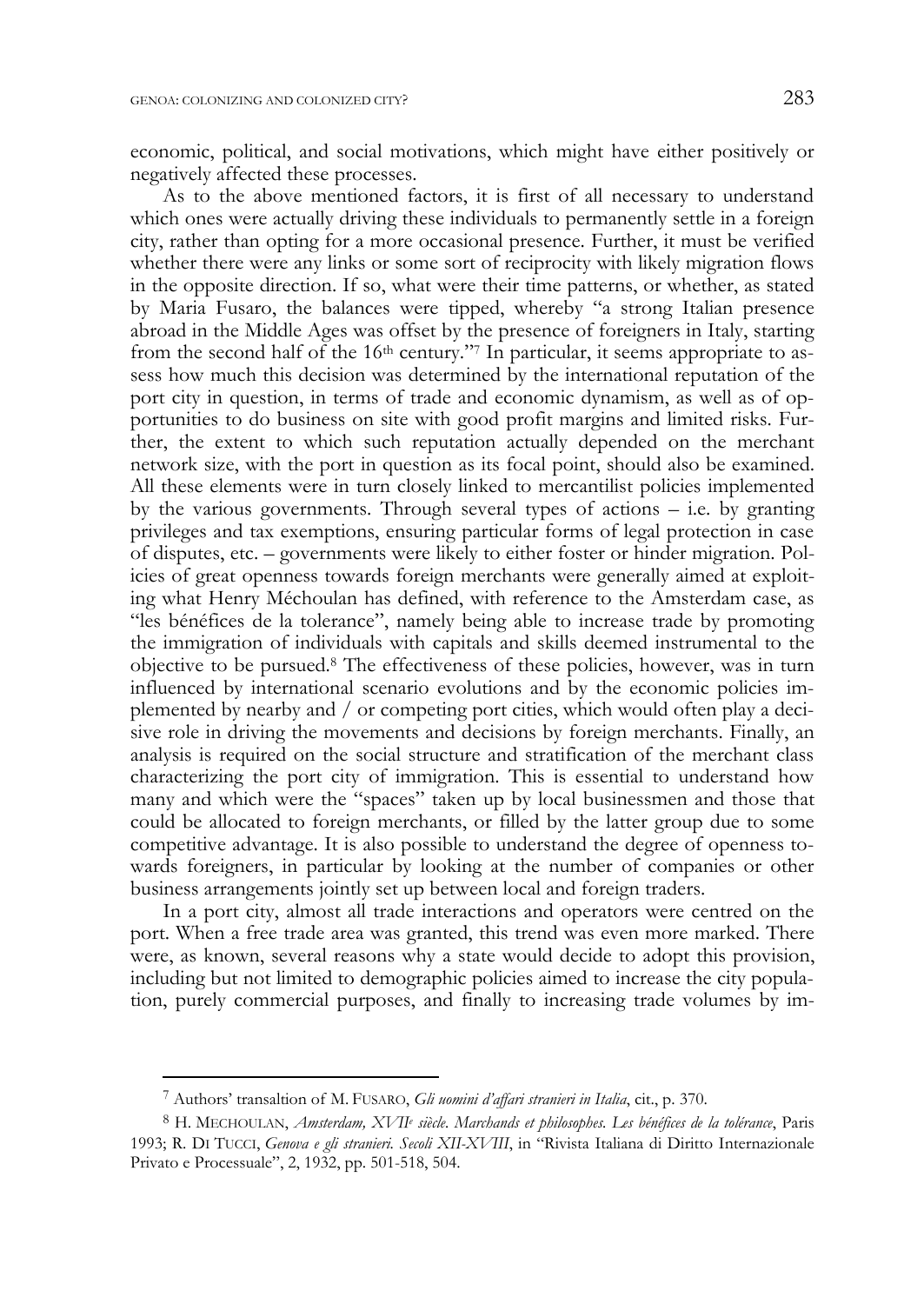plementing a duty-free regime up until the goods left the bonded warehouses to be sold again.<sup>9</sup>

While a duty-free zone did not always lead to the desired economic results, from a social point of view it undeniably contributed to more cosmopolitan port cities.10 For this reason, the analysis on the dynamics of a free port and the resulting presence of foreign merchants is deemed instrumental not only to the objectives of this work, but also for comparison purposes between geographically neighbouring ports which, for a certain period of time, introduced a duty-free-trade zone, even if only on paper.

#### GENOA AND THE PRESENCE OF FOREIGN MERCHANTS

The presence of foreign businessmen in Genoa and, more generally, the structure of the merchant class, have so far been poorly investigated. Apart from some specific studies on the presence of Flemish, German, and English merchants,<sup>11</sup> plus some literature on the Jewish community, a total lack of historiographic investigations is even more evident.12 Historians have for long focused on the entrepreneurial skills of Genoese merchants on the international stage, who from 'colonizers' became bankers. Other studies concerned the city and its port, but they were main-

j

<sup>9</sup> The term free port is generally used when a port, or a part of it, is out of the customs border. More precisely, according to Ugo Marchese, if the exemption from customs duties is limited only to a specific area of the port, we should use the term duty free zone. (U. MARCHESE, *Il porto di Genova dal 1815 al 1891*, in *Archivio Economico dell'Unificazione Italiana*, s. II, IX, Turin 1959, p. 7).

<sup>10</sup> R. ESCALLIER, *Le cosmopolitisme méditerranéen. Réflexions et interrogations*, in "Cahiers de la Méditerranée", 67, 2003, pp. 1-13. For a deep analysis and comparison between the cases of Genoa, Leghorn and Marseilles, see: T.A. KIRK, *Genoa and the Sea. Policy and power in an early modern maritime Republic 1559-1684*, Baltimore-London 2005, pp. 151-185; A. IODICE, *Il porto franco, diffusione di un modello economico: politiche, attori, ideologie, mito. Due realtà a confronto: Genova e Marsiglia (1590-1817)*, Ph.D. dissertation, University of Naples "Federico II" and University of Aix-Marseilles 2017; IDEM, *L'istituzione del porto franco in un Mediterraneo senza frontiere*, in "Politics. Rivista di Studi Politici", 5, 2016, n. 1, pp. 19-33. 11 M.C. LAMBERTI, *Mercanti tedeschi a Genova nel XVII secolo: l'attività della compagnia Raynolt negli anni* 

*<sup>1619-20</sup>*, in "Atti della Società Ligure di Storia Patria", n.s. 12, 1972, n. 1, pp. 71-121; J. ZUNCKEL*, Esperienze e strategie commerciali di mercanti tedeschi fra Milano e Genova nell'epoca delta controriforma*, in *Commerce, voyage et expérience religieuse: XVI*e*-XVIII*e *siècles*, A. BURKARDT, G. BERTRAND, Y. KRUMENACKER eds., Rennes 2007, pp. 231-255; M.C. ENGELS, *Merchants interlopers seamen and corsairs. The Flemish community in Livorno and Genoa*, Hilversum 1997; E. GRENDI, *Gli inglesi a Genova (secoli XVII-XVIII)*, in "Quaderni storici", 39, 2004, n. 1, pp. 241-278; G. PAGANO DE DIVITIIS, *English merchants in seventeenth-century Italy*, Cambridge 1997; G. GALLIANO, *Génova, encrucijada de gentes musulmanas durante los siglos XV-XVII*, in "Revista de estudios colombinos", 6, 2010, pp. 25-29.

<sup>12</sup> C. BRIZZOLARI, *Gli ebrei nella storia di Genova*, Genova 1971; R. URBANI, *La formazione della "nazione" ebrea a Genova (secc. XVII-XVIII)*, in *Atti del Congresso Internazionale di studi storici Rapporti Genova-Mediterraneo-Atlantico nell'età moderna*, ed. R. BELVEDERI, Genoa 1983, pp. 291-317; R. URBANI, M. FIGARI, *Considerazioni sull'insediamento ebraico genovese (1600-1750)*, in "Atti della Società Ligure di Storia Patria", n.s. 29, 1989, n. 1, pp. 305-337; *The Jews in Genoa*, R. URBANI, G.N. ZAZZU eds., 2, *1682- 1799*, Leiden-Boston-Köln 1999; A. ZAPPIA, *"À riguardo dell'utile che alli pubblici introiti apportano gli Ebrei*." *Considerazioni socio-economiche sulla nazione ebrea a Genova tra Sei e Settecento*, in "RiMe. Rivista dell'Istituto di Storia dell'Europa Mediterranea", 17, 2016, n. 2, pp. 75-112.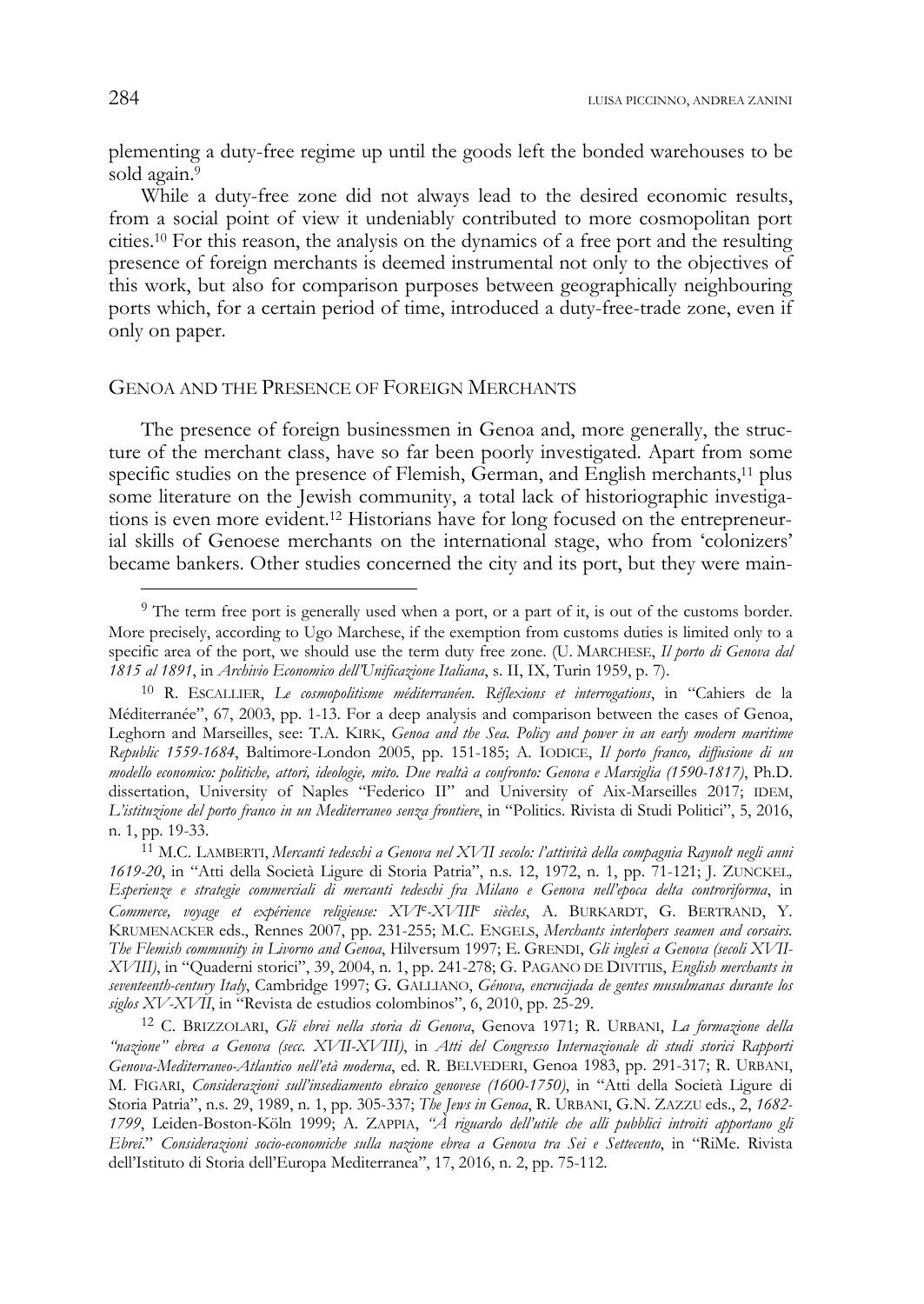ly focused on the development of facilities – i.e. urban development, construction and expansion of port infrastructures such as docks, piers, warehouses –, and trade.

As Michel Balard pointed out with reference to the late Middle Ages and to the relations between Genoa and overseas cities, "Genoa, a colonizer in the East, is colonized by the Orientals."13 The aim of this work is to verify whether and to what extent this concept is applicable also to the modern age and whether it involved a wider geographic area than the one examined by this French historian. We will therefore outline the features of the presence of foreign merchants in Genoa between the 16th and 18th centuries as a phenomenon complementary to the better known "diaspora" of Genoese businessmen. In this regard, it should be pointed out that expressions like "merchant settlements" and "communities of merchants" will be used indifferently, although specific historiography has shown that these settlement models were substantially different depending on the context.14 There are many elements to be considered. Currently available sources, although insufficient to acquire a full picture, do offer some useful information in order to shed light on some key features, as well as to define guidelines for further research in this field. It should be pointed out that, although in the period in question the citizens of other Italian states were obviously considered to be foreigners, in order to verify that Genoa was actually "colonized" by foreigners, it seemed appropriate to rather focus on those who came from other European regions.

One of the main problems when carrying out a study on foreign businessmen operating in Genoa in the modern age is to determine their numbers, and then assess their economic power. This is partly related to the policies implemented by the Republic of Genoa regarding foreigners: apart from some short-term measures to overcome critical periods – such as after the plague in 1656-57 – these policies were never characterized by marked openness, but rather by a general attitude of tolerance, sometimes beefed up with commercial privileges. No particularly favourable legal status was ever granted to foreigners under Genoese laws, which would never contain any reciprocity clauses concerning the treatment granted to foreign communities in Genoa and the one reserved to Genoese colonies in many foreign countries. As for checks on foreigners entering the city, the main distinction, which remained substantially unchanged over time, was between foreign residents and those simply transiting or on shorter stays in the city. No systematic census of foreigners was ever carried out.15

A first attempt to somehow tackle the whole issue, also aimed at strengthening public order and banning vagabonds and beggars from the city, dates back to 1628, when the *Magistrato della Consegna* was established. The tasks of this public authority included but were not limited to identifying all foreigners arriving in Genoa and issuing them a so-called *bolletta*, a temporary stay permit, with longer or shorter va-

<sup>13</sup> Authors' transaltion of M. BALARD, *Le minoranze orientali a Genova (secoli XIII-XV)*, in *La storia dei Genovesi*, III, Genoa 1983, p. 72.

<sup>14</sup> V. ZAKHAROV, G. HARLAFTIS, O. KATSIARDI-HERING, *Introduction*, in *Merchant colonies*, cit., pp. 1-10; O. KATSIARDI-HERING, *Greek merchant colonies in central and south-eastern Europe in the Eighteenth and early Nineteenth centuries*, in, *Merchant colonies*, cit., pp. 127-139.

<sup>15</sup> R. DI TUCCI, *Genova e gli stranieri*, cit., p. 504.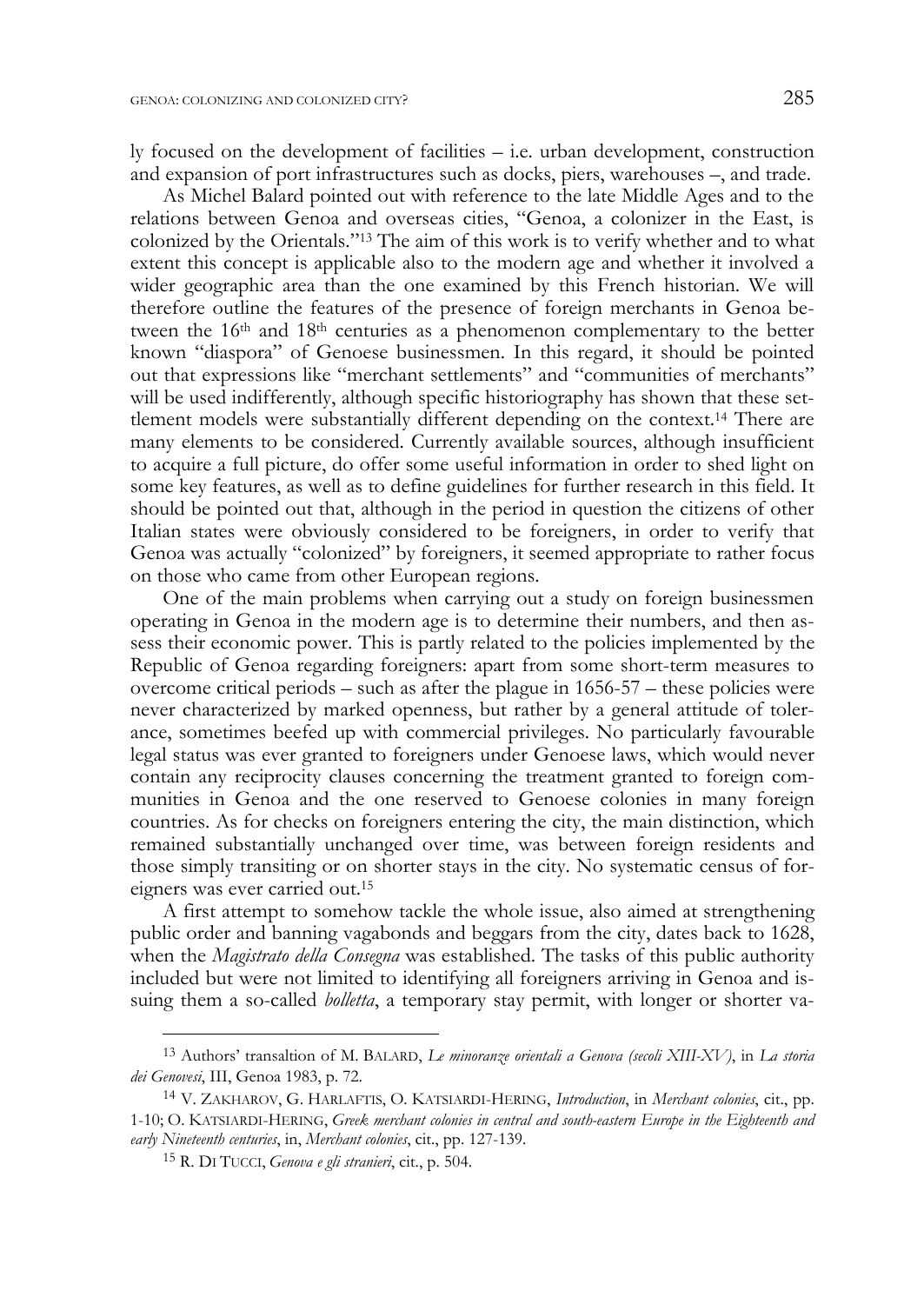lidity depending on the reasons for staying in the city.16 Under the applicable regulations, foreigners were grouped into four different types, each of them duly recorded in a different log book: the first one referred to foreigners on a short visit, staying in Genoa only a few days, while waiting to continue their journey by sea or by land. This class of visitors was most probably the biggest one, especially in some periods of the year. For example, at the beginning of the  $18<sup>th</sup>$  century, an officer checking travellers entering through one of the city gates, Porta di San Tommaso, in the western walls, was surprised by the large number of foreigners entering the city every day.17 The second group referred to foreigners who had to stay in the city for longer periods in order to finalise an agreement or for work. In this case, the *bolletta* could have a validity of up to twelve months, after which period, if one wanted to extend their stay, a proper extension had to be applied for. The third class concerned Jews, who were all listed in a separate register, regardless of the length of their stay. The fourth class was for some particular categories of craftsmen, who would typically come from abroad: i.e. stonecutters, marble workers, stucco workers.18

Then there were foreign craftsmen and merchants who would actually move to live in Genoa. In this regard, under the applicable Statutes of the Republic, after three years of residence, it was possible to acquire Genoese citizenship "by habitation." This was especially relevant from a legal point of view, since it granted foreigners the so-called *privilegio del foro*, namely the possibility to appeal to the court for commercial disputes that was reserved only to citizens.19 This privilege did not actually imply full recognition of political citizenship, since government jobs were reserved for the noble class. At the same time, becoming a citizen of Genoa could nullify tax benefits granted to certain groups of foreigners.20 In other words, maintaining one's status of foreigner was no obstacle to doing business and financial activities. Conversely, acquiring the Genoese citizenship would often bring too few advantages when considering the tax burdens associated with it. In this, Genoa was

<sup>16</sup> R. DI TUCCI, *Genova e gli stranieri*, cit., p. 517; E. GRENDI, *Gli inglesi a Genova*, cit., p. 242.

<sup>17</sup> ARCHIVIO DI STATO DI GENOVA (ASGE), *Senato*, *Sala Bartolomeo Senarega*, 1047, 7th November

<sup>1702.</sup> On this point there is only scattered information. For example, from 14<sup>th</sup> to 23<sup>rd</sup> March 1661, 87 French citizens entered in Genoa, but most of them were pilgrims on their way to or from Rome (ASGE, *Senato*, *Sala Bartolomeo Senarega*, 1045, 23 March 1661). More than one century later, a Genoese magazine reported that in June 1788 there were several foreigners coming from different countries, especially from Hungary, who reached the city while completing the Grand Tour of Italy ("Avvisi", n. 24, 14th June 1788, p. 185). During 1799, 646 foreigners arrived in Genoa, among them 281 from other Italian regional states, 206 from France, 43 from Switzerland, 28 form Spain, 26 from Austria (R. DI TUCCI, *Genova e gli stranieri*, cit., p. 518).

<sup>18</sup> ASGE, *Senato*, *Sala Bartolomeo Senarega*, 1045, "Regolamento circa li forestieri che alloggiano nella presente città tenuto dal Serenissimo Magistrato della Consegna."

<sup>19</sup> *Degli Statuti Civili della Serenissima Repubblica di Genova*, Genoa 1622, p. 92.

<sup>&</sup>lt;sup>20</sup> There is very limited literature about Genoese policies on citizenship. For an overview, see V. PIERGIOVANNI, *Alcuni consigli legali in tema di forestieri a Genova nel Medioevo*, in IDEM, *Norme, scienza e pratica giuridica tra Genova e l'Occidente medievale e moderno*, Genoa 2012, pp. 251-262; G. CASARINO, *Tra "estraneità" e cittadinanza: mercato del lavoro e migrazioni a Genova (secc. XV-XVI)*, in "Revista d'Historia Medieval", 10, 1999, pp. 85-121; E. GRENDI, *Gli inglesi a Genova*, cit., p. 242.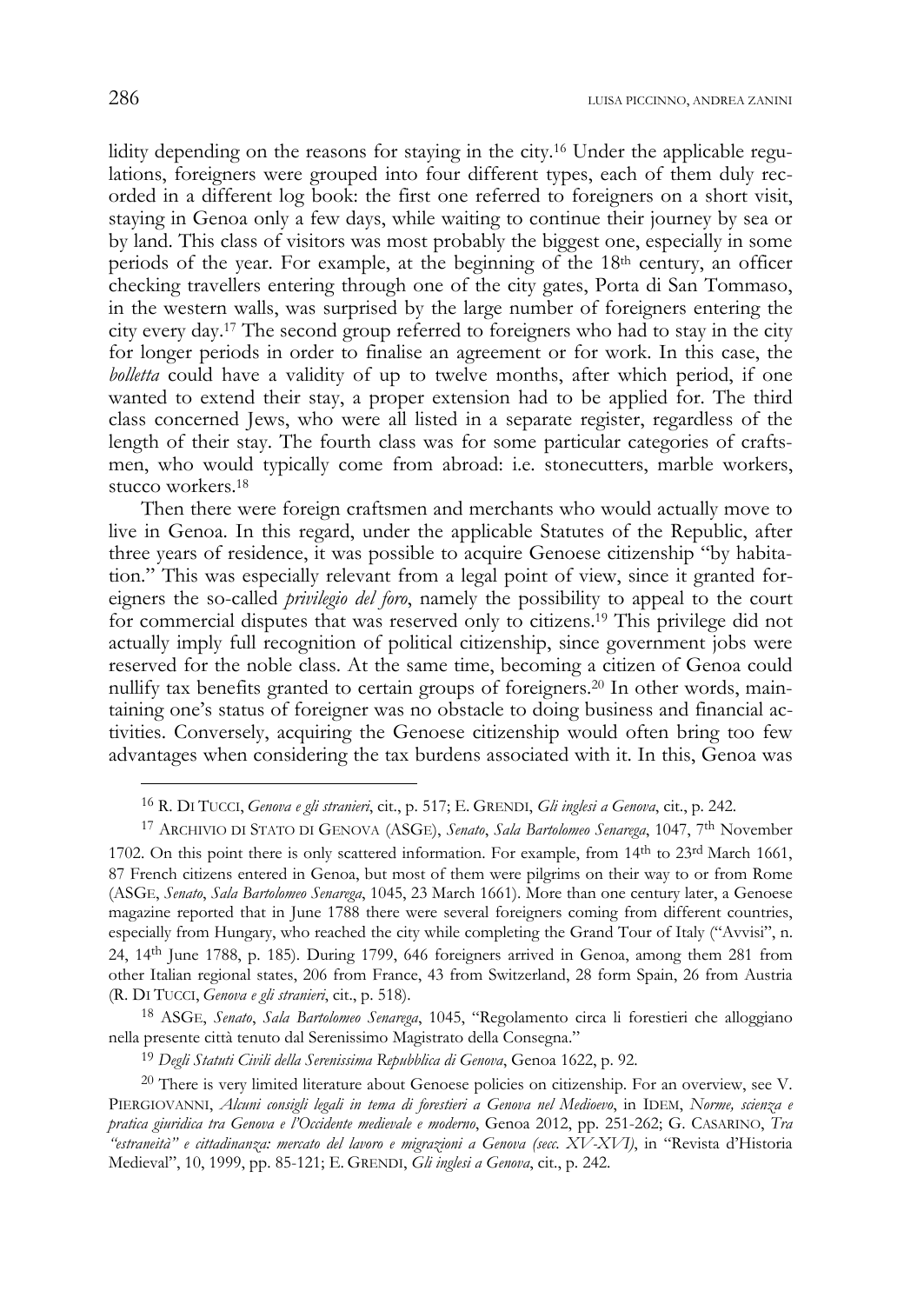similar to other cities characterized by a mature economy, namely, in order to grow, it did not need to attract foreign operators on a stable basis.21

After the above introduction, it should be pointed out that after the loss of the archive held by *Magistrato della Consegna,* it is impossible to retrace the flows and quantify the number of foreigners in the city. Demographic sources do not help fill this gap. The government census ordered in 1680-81, for example, was not only incomplete (i.e. all data for one of the neighbourhoods are totally missing), but it was also biased by census takers carrying out their tasks in quite different ways: i.e., for some areas, a list of names was available indicating the nationality and the occupation; for others, instead, only the total number of foreigners or the number of households was reported.<sup>22</sup> The situation is not very different for ecclesiastical records, such as the so called 'states of the souls.' Criteria for filling them were mostly affected by the personal sensitivity and the meticulousness of parish priests, and the information there contained mostly refers to non-Catholics. For example, in 1700, 32 Huguenots and two Flemish merchants, defined as "heretics", were living within the city walls; in 1707, instead, the number of Protestants (including Huguenots) was 42, plus 28 Jews.23 According to the information contained in a census seventy years later, there were in total 215 foreigners, including Jews, Protestants and heretics, out of a total population of 79,343 inhabitants.24

By combining different sources with the data reported in some studies, it is possible to identify the most numerous national groups: the Germans and the Swiss were for sure among them, although in most cases their presence in the city was not linked to trade.25 A significant number of both groups of nationals were serving in Genoa's army; further, the Swiss were traditionally working also as dockers in the port.26

<sup>21</sup> M. FUSARO, *Gli uomini d'affari stranieri*, cit., pp. 375-379.

<sup>22</sup> ASGE, *Senato*, *Sala Bartolomeo Senarega*, 1092.

<sup>23</sup> ASGE, *Senato*, *Sala Bartolomeo Senarega*, 1047 and 1049. Data are probably underestimated, as many priests did not register people belonging to other confessions.

<sup>24</sup> ASGE, *Senato*, *Sala Bartolomeo Senarega*, 1053.

<sup>25</sup> E. GRENDI*, I Nordici e il traffico del porto di Genova, 1590-1666*, in "Rivista Storica Italiana", 83, 1971, n. 1, pp. 23-71; M.E. GAZZOLA, *Rapporti tra la Repubblica di Genova e le città svizzere nel XVII secolo. Ricerche d'archivio*, in *Genova, la Liguria e l'Oltremare tra Medioevo ed Età moderna. Studi e ricerche d'Archivio*, a c. di R. BELVEDERI, Genoa 1981, pp. 361-409; P. FONTANA, *"Non si può né devesi haver fede in chi ha a Dio negato." La presenza protestante a Genova e in Liguria tra il XVI e il XIX secolo*, paper presented at the conference *La Riforma e la nascita della società moderna*, Genoa, 20-21 October 2017 (in press). Among German merchants operating in Genoa there were the Raynolts (M.C. LAMBERTI, *Mercanti tedeschi a Genova*, cit.); the most important merchants from Switzerland were the De La Rües (C. AUBERT, *Les De La Rüe, marchands, magistrats et banquiers. Genève, Gênes, 1556-1905*, Lausanne 1984).

<sup>26</sup> Workers from Switzerland were employed as dockers in the "Caravana della Grassia" (the guild holding the monopoly on the transport of cured mea) and in the "Caravana dei facchini da Olio" (the guild holding the monopoly on the transport of olive oil). Membership to these guilds (about 30 men on the whole) was restricted to people coming from Domodossola, Mendrisio, Lugano and other Swiss valleys (L. PICCINNO, *Le Compagnie di facchini stranieri operanti nel porto di Genova (secoli XV-XVIII),* in *Comunità forestiere e "nationes" nell'Europa dei secoli XIII-XVI*, ed. G. PETTI BALBI, Naples 2002, pp. 325-338). On the Swiss community, see L. CODIGNOLA, M.E. TONIZZI, *The Swiss community in Genoa*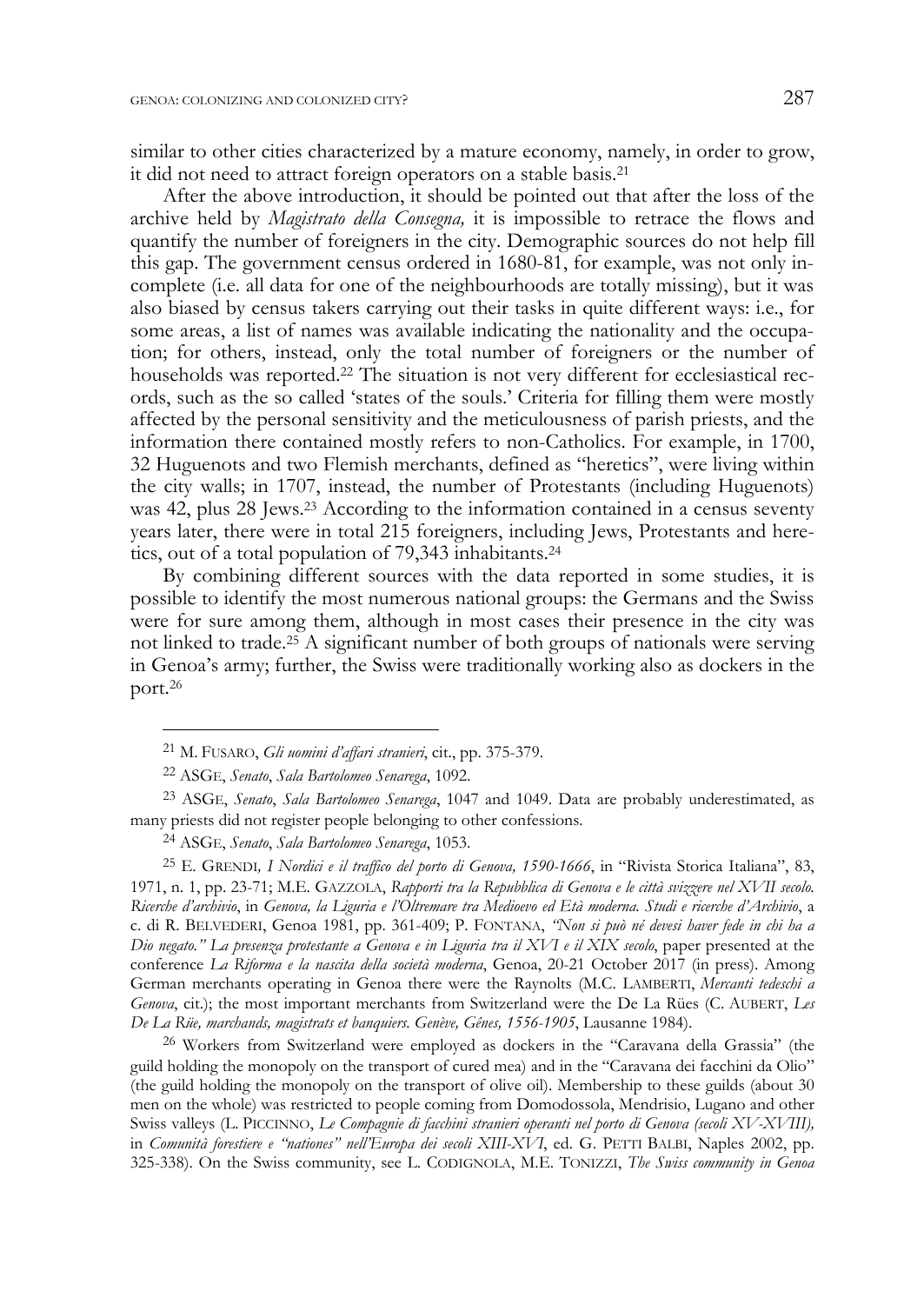The French were one of the most numerous groups of foreigners. 148 individuals were recorded in 1659, and three years later there were about a hundred of them.27 Conversely, in 1699, according to the report of the local consul, the group of "notable" subjects of His Very Christian Majesty, the King of France, living in Genoa was made up of 52 individuals, a figure that practically did not change until the middle of the following century.28 In these latter documents, only eminent fellow citizens were reported, in full disregard for any social stratification of foreign colonies, which, far from being homogeneous, were highly composite and socially articulated groups. Alongside the most prominent businessmen engaged in international trade and / or financial operations, and accounting for the foreign community elite from an economic and social standpoint, there were craftsmen, retailers and street vendors, servants and other workers who, despite their stable jobs in Genoa, would undoubtedly play a secondary role.29

The city also attracted merchants from other Italian states, although in this case the information to date is quite incomplete. In 1678, for example, there were 81 individuals from Messina, 79 of them were Christians and 2 slaves. From the list available, it is evident that most of them were in Genoa for "negotij di mercantie" (on business).30

As was the case in other marketplaces, the most numerous groups succeeded in establishing their own organizational structure and having their own consul accredited with the Genoese government, who would protect their economic interests and had jurisdictional powers to settle internal disputes. Until 1616, all merchants from northern Europe had only one common consul; from that year on, the Dutch began to appoint their own consul. They were followed some time later by the English. In the same period, the French also appointed their own consul. All this is evidence of the various national communities getting progressively settled in Genoa and of their increased economic weight.31

As far as Jews are concerned, the Genoese community, unlike those in other port cities, was made up of a small, stable core, backed up by a more or less numerous and fluctuating group of other Jews, depending on the period. In terms of social stratification, middle class members were prevailing, who were only partially

30 ASGE, *Senato*, *Sala Bartolomeo Senarega*, 1045, 24th October 1678.

*from the Old Regime to the late nineteenth century*, in "Journal of Modern Italian Studies", 13, 2008, 2, pp. 152-170.

<sup>27</sup> ASGE, *Senato*, *Sala Bartolomeo Senarega*, 1045, 6th October 1659 and 17th May 1662. Among the 148 names listed in 1659 there was only one woman, while in 1662 there were only men. This suggests that these lists might have included only the breadwinners.

<sup>28</sup> R. BOUDARD, *Gênes et la France dans la deuxième moitié du XVIIIe siècle, 1748-1797*, Paris-La Haye 1962, pp. 219, 233.

<sup>29</sup> R. BOUDARD, *Gênes et la France*, cit., pp. 233-234, 238-239.

<sup>31</sup> E. GRENDI, *Gli inglesi a Genova*, cit., pp. 264-272. On the French case, see: G. FERRETTI, *La ricerca di un'alleanza: l'istituzione del consolato francese a Genova*, in *Genova e Francia al crocevia dell'Europa (1624-1642)*, Atti del Seminario Internazionale di Studi, Genova 25-27 maggio 1989, ed. M.G. BOTTARO PALUMBO, Genoa 1989, pp. 101-147; A. MÉZIN, *Les consuls de France au siècle des Lumières (1715-1792)*, Paris 1997, pp. 692-693.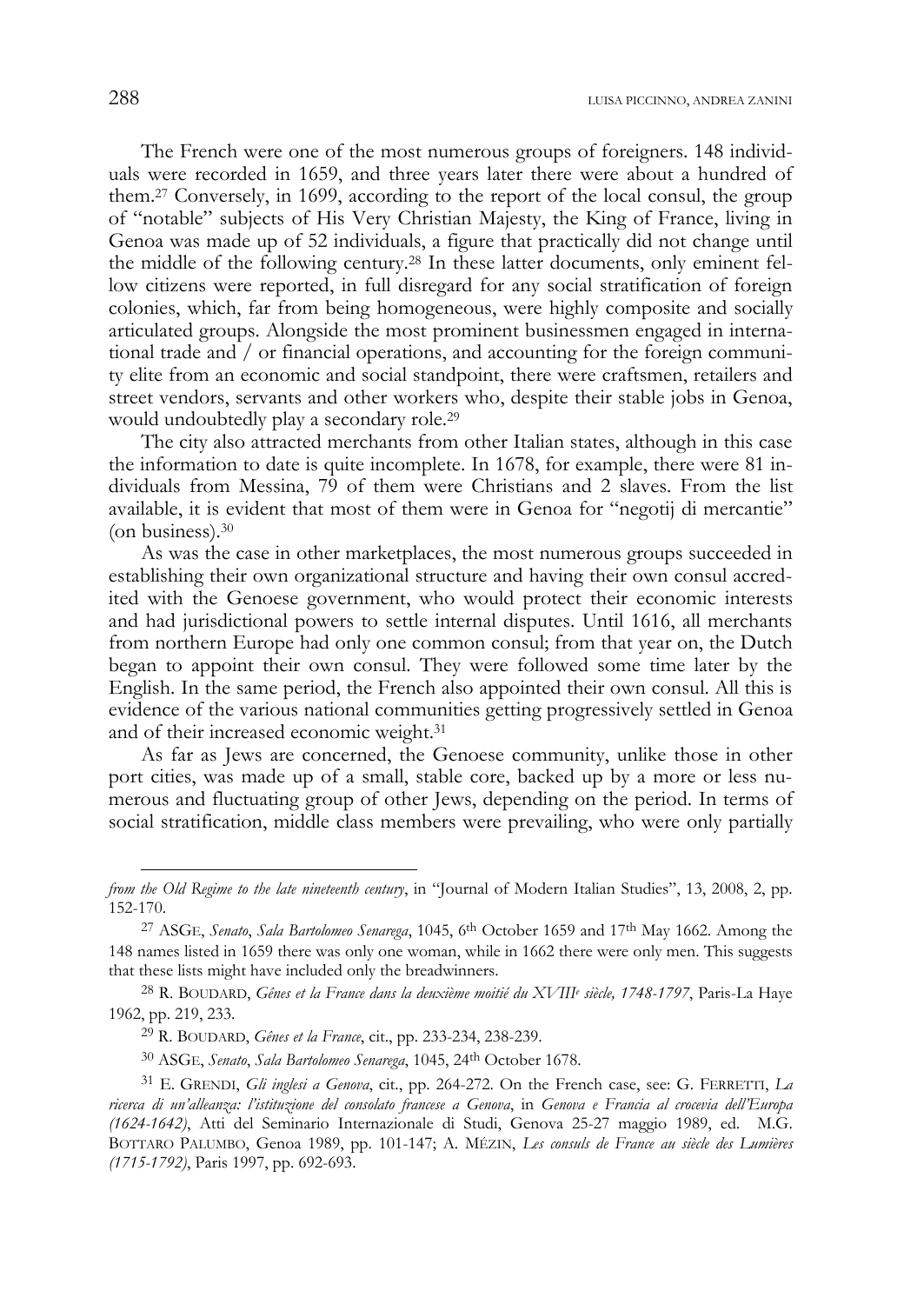involved in international trade32. As a matter of fact, the mercantilistic policies implemented by the Republic of Genoa would only occasionally aim to attract Jews to promote port activities and trade, as was commonly done in other Mediterranean cities.33

Still with reference to religious minorities, Huguenots were another important group, who until 1685, the year when the edict of Nantes was revoked, were usually included among the French. However, after this date they tended to be identified as a separate group, sometimes together with English merchants.34 Based on currently available information, the group of Protestant merchants, in particular Huguenots and Calvinists, was at the helm of important trading companies working on an international level and which, quite often, would maintain operations in Genoa for several decades.35

From the above, although brief, outline, the cosmopolitan nature of the city is quite evident. However, the commercial vocation of the various foreign colonies, the balance of power between the different groups, their interactions with the Genoese merchant class and the effects on the city economy are still unclear. Thus, the free port provides a vantage point of view to shed light on these issues. Since its establishment, it became a pole of attraction for domestic and foreign economic operators.

#### MERCHANTS AND THE FREE PORT

-

The Free Port of Genoa dates back to 1590, when the Government of the Republic and Casa di San Giorgio agreed to grant free port rights for just one year to all the ships calling at Ligurian ports and carrying grains for at least two thirds of their cargo, in order to deal with a severe food scarcity affecting the whole Mediterranean area. Such provision was renewed a year later, although with a substantial change: it was no longer granted to all ports in the domain, but reserved only to the port of Genoa, the capital city. In 1609, this right was extended to almost all goods handled there, except for those coming from the other ports in the Republic. In

<sup>32</sup> *The Jews in Genoa*, cit.; A. ZAPPIA, *"À riguardo dell'utile che alli pubblici introiti apportano gli Ebrei*", cit., pp. 75-112. See also G. CALAFAT, *L'indice de la franchise: politique économique, concurrence des port francs et condition des Huifs en Méditerranée à l'époque moderne*, in "Revue Historique", 686, 2018, n. 2, pp. 275-320.

<sup>33</sup> This concept, developed by Dubin with regard to Trieste and to the privileges allowed by the Habsburgs to Jewish merchants after the declaration of the free port, can be referred also to other port cities, such as Leghorn and Marseilles (L.C. DUBIN, *The Port Jews of Habsburg Trieste: Absolutist Politics and Enlightenment Culture*, Stanford 1999).

<sup>34</sup> E. GRENDI, *Gli inglesi a Genova*, cit., pp. 248-249.

<sup>35</sup> On the most important foreign trading companies, see H-T. NIEPHAUS, *Genuas Seehandel von 1746-1848. Die Entwicklung der Handelsbeziehungen zur Iberischen Halbinsel, zu West- und Nordeuropa sowie den Überseegebieten*, Köln-Wien 1975, pp. 305-338 (Forschungen zur internationalen sozial- und Wirtschaftsgeschichte, 8).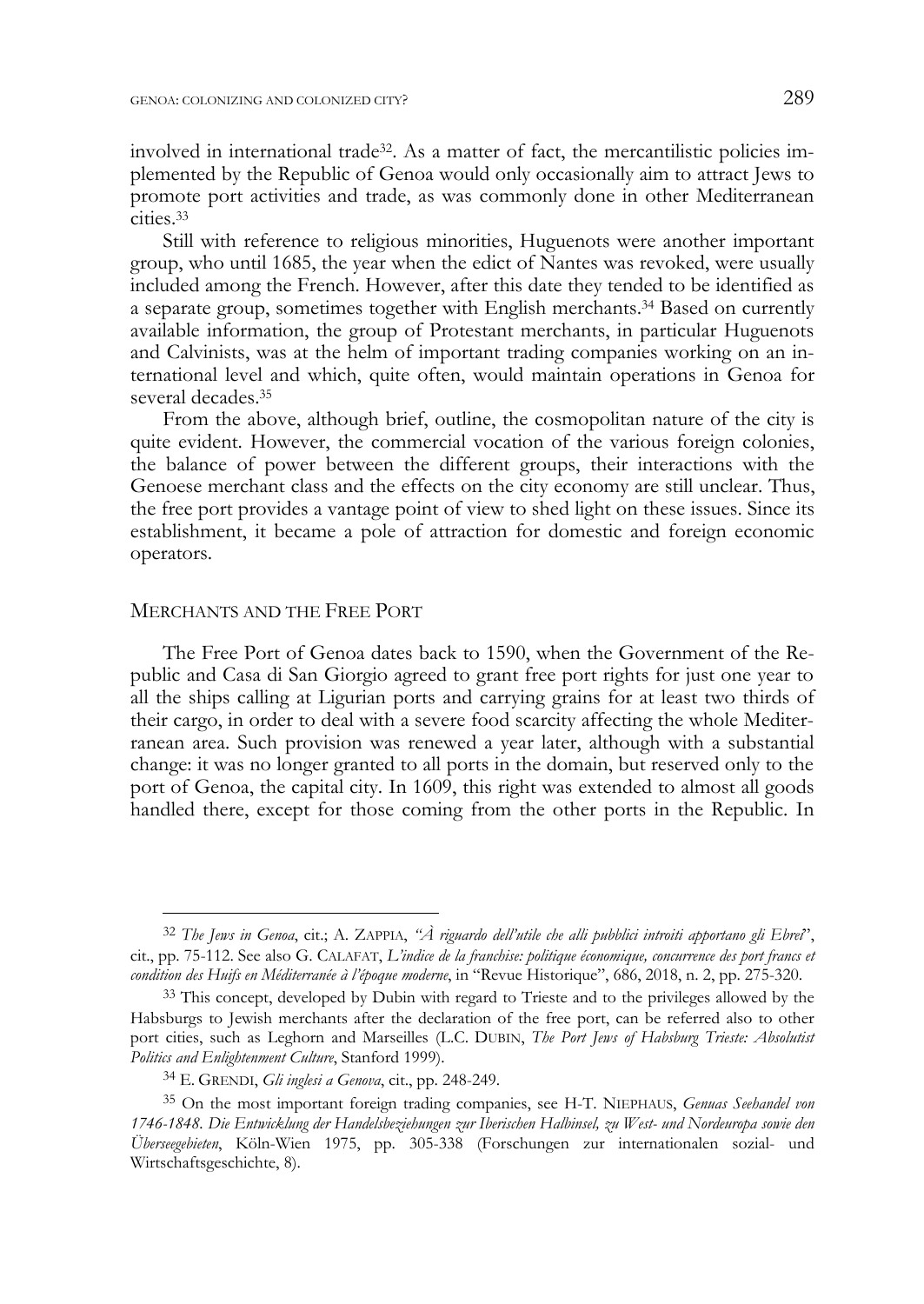1623, a "free, general and very general Free Port" was established which, following several renewals, remained in force until the fall of the aristocratic Republic.<sup>36</sup>

The Free Port of Genoa was first established to meet contingent needs. However, over more than two centuries of existence it was also a significant economic policy tool specially designed to turn the port into a trading centre for the redistribution of goods throughout the Mediterranean. The rules governing its activities were rather confused, and mostly driven by the need to respond to the policies implemented by other competing ports, i.e. Nice, Marseilles, and especially Leghorn, as well as by the economic crises affecting traffics in the port of Genoa, rather than aimed at attracting a stable presence of merchants to the city. Indeed, whilst full tolerance was shown for foreigners of all religions in the 1590 edict announcing the entry into force of a free trade area for grains, with the establishment of the general free port in 1609 such opening disappeared, leaving room exclusively to the clauses relating to customs exemptions. In 1613, some Genoese merchants even asked the Dutch government to have all Dutch ports publish the conditions granted by the Free Port of Genoa in the hope of drawing the interest of northern merchants. A significant number of them, however, opted for Leghorn as their operational base, where they were granted more favourable tax facilities, thus using the Genoa port only for transit trade.37

With the renewal of the free trade zone in 1654 for another ten years, free port policies changed again becoming more similar to those applied in Leghorn, which were clearly aimed at increasing its population. Indeed, the new regulations, which would be maintained more or less unchanged for some time later, contained a general invitation to every person of any nation, status, class, and condition to settle in Genoa for as long as they wanted, thus shelving the above mentioned provisions on the stay of foreigners. It further stated that even infidels and Jews could be admitted, notwithstanding any other specific rules issued by the Government of the Republic in this regard.38 In particular, the provisions concerning the Jewish community do not seem to follow well-defined guidelines, unlike other ports such as Leghorn, where Jews could buy properties and be free to move without being forced to wear any distinctive signs.<sup>39</sup> Once again, however, there was no organic design with incentives and tax breaks for those who moved permanently to Genoa, unlike for example in Marseilles and Leghorn. Indeed, in the first case, policies launched by Colbert, and partly opposed by Marseilles merchants, aimed to foster the establishment in the city of a large group of foreign merchants including Ital-

<sup>36</sup> Temporary suspended in 1799, it was reopened in 1805 under Napoleonic rule, and then definitively abolished in 1872. See: A. BRUSA, *Dal Porto Franco della Repubblica genovese al franco dei giorni nostri*, in *Il Porto di Genova nella mostra di Palazzo San Giorgio*, Milan 1953, pp. 134-135; G. GIACCHERO, *Origini e sviluppo del Portofranco genovese. 11 agosto 1590-9 ottobre 1778*, Genoa 1972, pp. 51-59, 119; L. PICCINNO, *Economia marittima e operatività portuale. Genova, secc. XVII-XIX*, Genoa 2000, pp. 222-225; T.A. KIRK, *Genoa and the Sea*, cit., pp. 151-157.

<sup>37</sup> A. IODICE, *Il porto franco, diffusione di un modello economico*, cit., pp. 164-165.

<sup>38</sup> G. GIACCHERO, *Origini e sviluppo del Portofranco genovese*, cit., pp. 131, 150.

<sup>39</sup> C.S. TAZZARA, *The Masterpiece of the Medici: commerce, politics and the making of the free port of Leghorn (1574-1790)*, Stanford 2011, p. 80.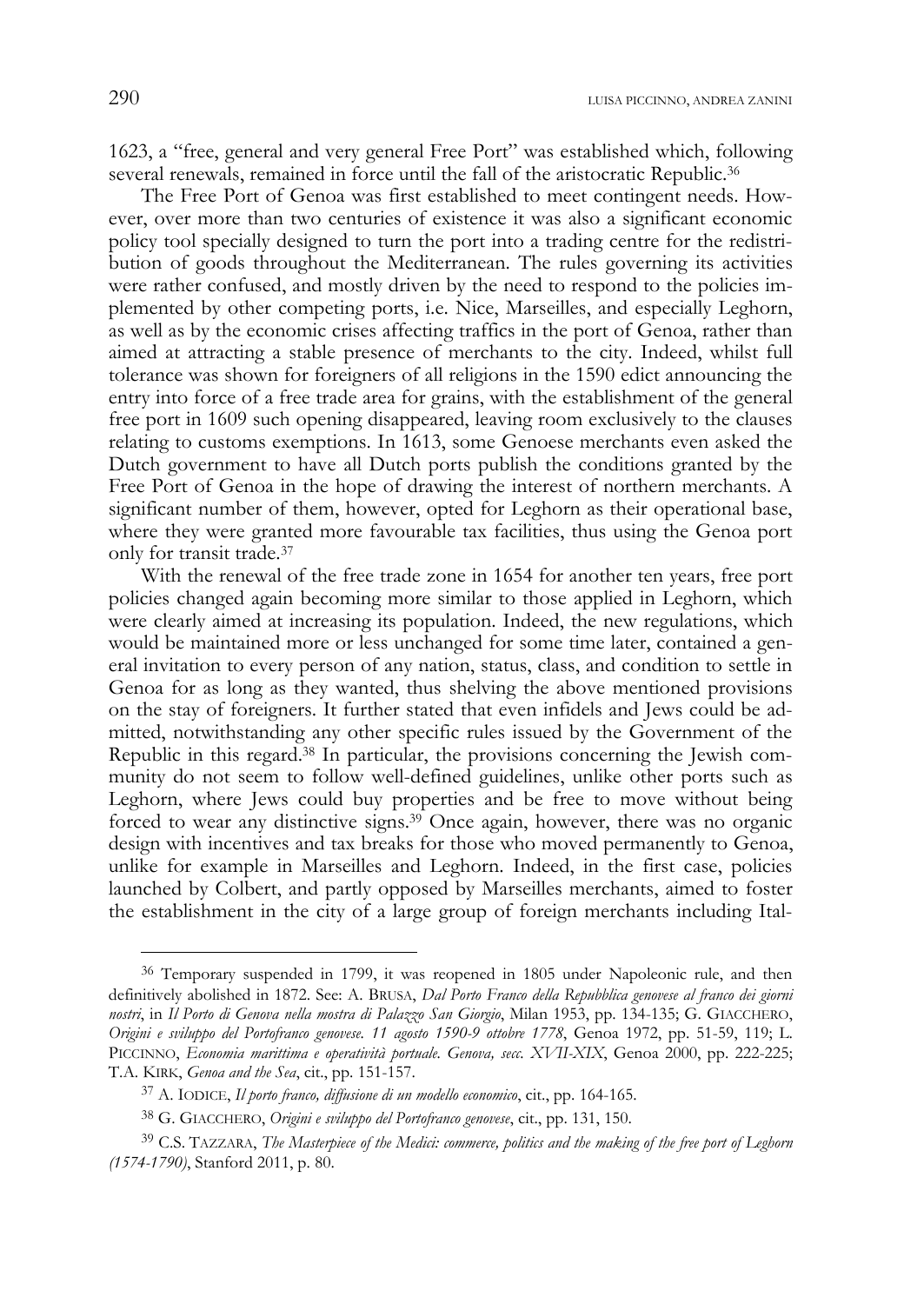-

ians, Greeks, Swiss, Dutch, and above all Armenians.40 In the second case, conversely, the measures launched by the Medicis and designed to populate Leghorn through the granting of exemptions and privileges to foreigners settling in the city led to an exceptional population increase: from 530 inhabitants in 1590 to around 28,000 in 1738.41

The Free Port of Genoa drew a relatively limited number of foreign trading companies compared to the other above mentioned ports – as will be explained below. However, the effects of this provision on the city fabric and on port operations were certainly significant. The extension of duty free rights to all product classes in 1609 changed the needs for and specifications of storage spaces, where "general cargo" – which would also include packed products with a high unit cost – unloaded in the Genoa port could be stored, and making it necessary to look for new storage areas even outside the port. Thanks to a constant flow of investments by Casa di San Giorgio (an institution in charge of free zone management), the warehouses designed for this purpose went from 1,700 square meters in 1609 to about 6,000 in 1675. In addition, following a new series of works that began in the 1720s, ten new quarters were built over an area of 13,000 square meters previously used for public ovens.<sup>42</sup> Equally significant were the consequences of these measures on cargo handling operations in this area, which, similarly to what was done by the customs offices in Pisa, Milan and Venice, were exclusively allocated to foreign workers. The approximately 60 dockers of Compagnia dei Caravana, all from Bergamo, actually were the only ones authorized to carry goods within the free zone. They were often at odds with the local workers owing to the privileges granted to them.43

By examining archival sources providing a detailed mapping of the tenants of these warehouses from 1670 to the 1740s, information could be collected on the number and origins of foreign merchants working in Genoa and their more or less continuous presence over time. This time span coincides with a period of port traffic growth, beginning after the 1656-57 plague, picking up in the seventies, and stopping in 1746, following the war of the Austrian succession. Several factors had contributed to this long positive economic cycle, such as a renewed interest of the Republic for shipping, also driven by the so-called 'pronavalist party', which was

<sup>40</sup> J.T. TAKEDA, *Levantines and Marseille: the politics of naturalization and neutralization in Early Modern France, 1660-1720*, in "Seventeenth Century French Studies", 302, 2008, n. 2, pp. 170-181; A. IODICE, *Il porto franco, diffusione di un modello economico*, cit., pp. 166-167.

<sup>41</sup> During the 1640s taxes on foreigners in Leghorn were almost half those charged in Genoa (L. FRATTARELLI, *Livorno 1676: la città e il Porto Franco*, in F. ANGIOLINI, V. BECAGLI, M. VERGA eds., *La Toscana nell'età di Cosimo III*, Firenze 1993, p. 890). See also G. CALAFAT, *Être étranger dans un port franc. Droits, privilèges et accès au travail à Livourne (1590-1715)*, in "Cahiers de la Méditerranée", n. 84, 2012, pp. 103-122; C. TAZZARA, *The Free Port of Livorno and the Transformation of the Mediterranean World*, Oxford 2017.

<sup>42</sup> L. PICCINNO, *Città, porto, economia locale. I progetti di ampliamento del Porto Franco di Genova tra Sei e Settecento*, in *Ricchezza del mare, ricchezza dal mare, secc. XIII-XVIII*, ed. S. CAVACIOCCHI, Florence 2006, pp. 773-794.

<sup>43</sup> On the *Caravana* dockers and their longlasting activity in the free port of Genoa, see L. PICCINNO, *Economia marittima e operatività portuale*, cit., pp. 229-240.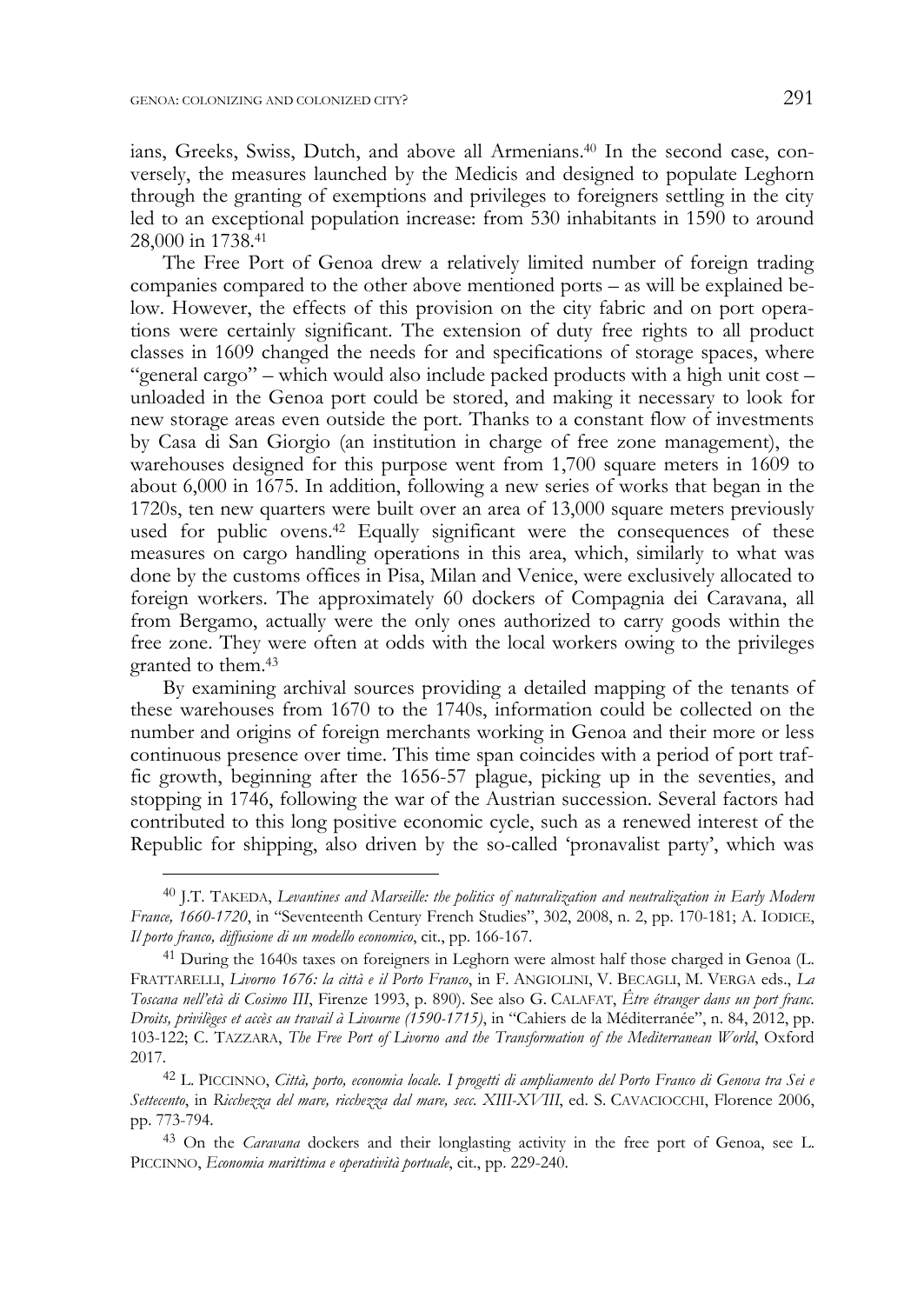fostering a domestic navy re-launching and, in particular, the aforementioned works to increase storage capacity in the free port area.44

|      |                                |                                  | Rented to foreign merchants |                                             |                                                 |
|------|--------------------------------|----------------------------------|-----------------------------|---------------------------------------------|-------------------------------------------------|
| Year | No. of available<br>warehouses | Rented to Gen-<br>oese merchants | Total                       | In partnership<br>with Genoese<br>merchants | $\%$ of ware-<br>houses rented to<br>foreigners |
| 1670 | 89                             | 72                               | 17                          |                                             | 19.1                                            |
| 1676 | 104                            | 86                               | 18                          |                                             | 17.3                                            |
| 1693 | 121                            | 96                               | 25                          |                                             | 20.7                                            |
| 1703 | 149                            | 123                              | 26                          |                                             | 17.4                                            |
| 1739 | 202                            | 133                              | 69                          | 3                                           | 34.2                                            |
| 1744 | 239                            | 175                              | 64                          | 3                                           | 26.8                                            |

Tab. 1. **Warehouses in the Free Port of Genoa rented to local and foreign merchants (1670-1744)** 

Source: ASGE, *Banco di San Giorgio*, 183,00234-1, 183,00235, 3,00201, 3, 00202.

As can be seen from Tables 1 and 2, the increase in the number of available warehouses corresponded to an increase in the number of rents, although with different trends depending on whether the tenants where Genoese or foreigners. With reference to the latter group, the most significant growth was recorded between 1703 and 1739, when, following an increase in available warehouses, foreign traders took hold of another 43 storage spaces (+ 165.4%), compared to Genoese merchants whose number of warehouses remained substantially unchanged. As a result of this trend, in 1739 foreign traders held over a third of all warehouses. In the following period, when other 37 warehouses were opened, the number of warehouses rented by Genoese traders grew more significantly, increasing from 133 to 175 (+ 31.6%). This was also matched by a slight decrease in the number of warehouses rented by foreign merchants, which went down to 26.8%.

<sup>44</sup> G. FELLONI, *Organizzazione portuale, navigazione e traffici a Genova: un sondaggio tra le fonti per l'età moderna*, in *Studi in memoria di Giorgio Costamagna*, Genoa 2003, I, pp. 337-364; T.A. KIRK, *Genoa and the Sea*, cit. On the economic context of Genoa after 1746, see: F. VENTURI, *Genova a metà del Settecento*, in "Rivista Storia Italiana", 79, 1967, n. 3, pp. 732-795, 784-787; G. FELLONI*, Genova e la contribuzione di guerra all'Austria nel 1746: dall'emergenza finanziaria alle riforme di struttura*, in IDEM, *Scritti di Storia economica*, Genoa 1998, 1, pp. 297-306. On the *partito navalista*, see L. PICCINNO, *La riflessione economica in Liguria tra scienza e pratica (secoli XVI-XIX)*, in "Storia economica", 4, 2001, n. 2, pp. 279-327, 292-293.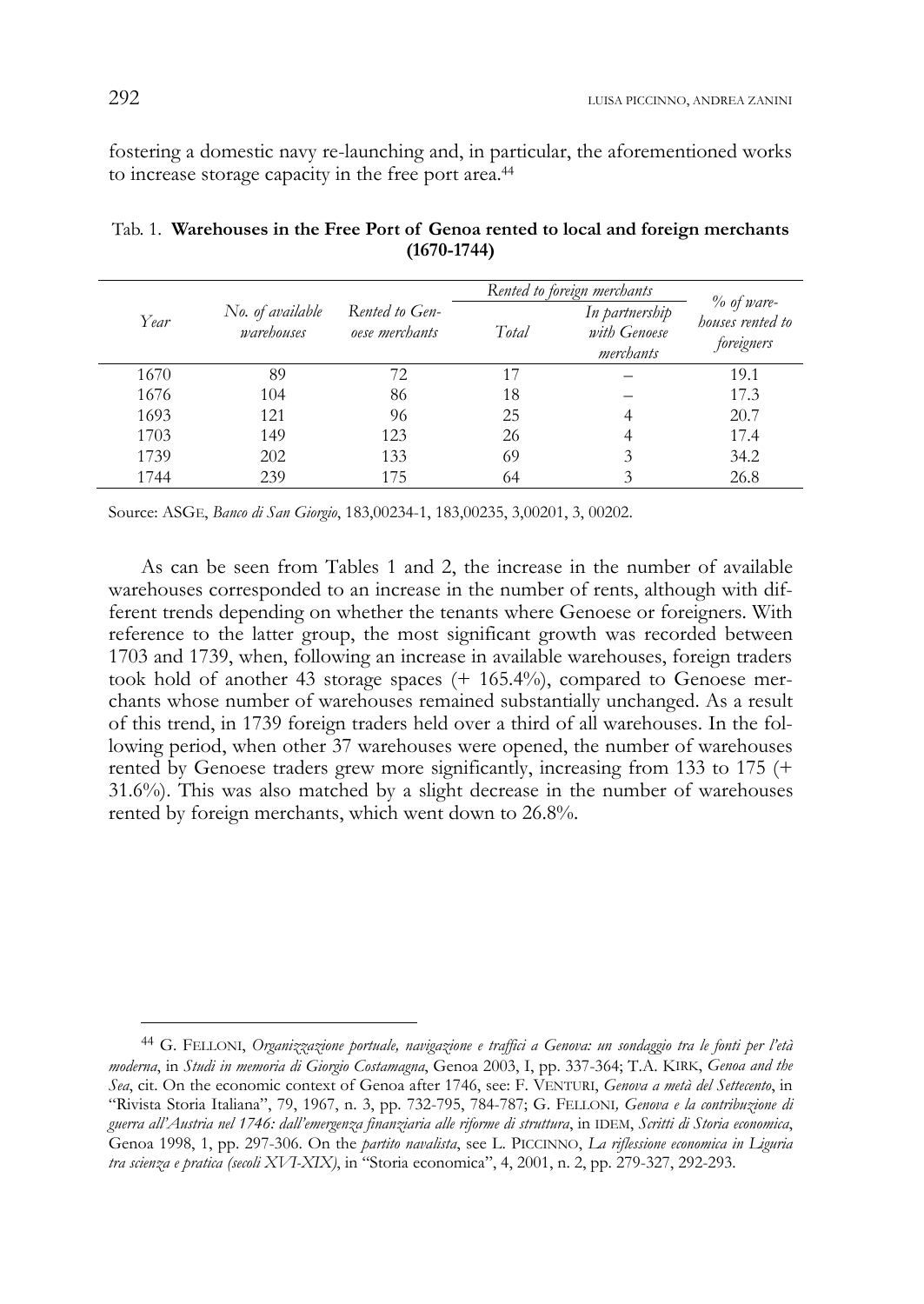|      | Foreign merchants          |                             |                                     |       |  |  |
|------|----------------------------|-----------------------------|-------------------------------------|-------|--|--|
| Year | Holding one ware-<br>house | Holding two ware-<br>houses | Holding three or more<br>warehouses | Total |  |  |
| 1670 |                            |                             |                                     | 14    |  |  |
| 1676 | 12                         |                             |                                     | 15    |  |  |
| 1693 | 10                         |                             |                                     | 16    |  |  |
| 1703 | 17                         |                             |                                     | 21    |  |  |
| 1739 | 26                         |                             |                                     | 45    |  |  |
| 1744 | 30                         |                             |                                     | 44    |  |  |

## Tab. 2. **Number of foreign merchants holding warehouses in the Genoese Free Port (1670-1744)**

Source: ASGE, *Banco di San Giorgio*, 183,00234-1, 183,00235, 3,00201, 3, 00202.

## Tab. 3. **Main foreign merchants holding warehouses in the Genoese Free Port and their fortunes (1739)**

| <b>Merchants</b>                       | Nationality | Wealth (in Geno- | No. of warehouses        |
|----------------------------------------|-------------|------------------|--------------------------|
|                                        |             | ese liras)       | rented<br>$\overline{2}$ |
| David and Guglielmo André              | Huguenots   | 200,000          |                          |
| Gio Sandelin                           | Huguenot    | 80,000           | 2                        |
| Paolo Maystre                          | Huguenot    | 52,000           | 2                        |
| Gio Batta David                        | French      | 50,000           | 2                        |
| Gio Biltres                            | English     | 50,000           | 1                        |
| Guglielmo Boissier, Bourguet e Pasteur | Huguenots   | 48,333           | 4                        |
| Beneamin Barbaud (*)                   | Huguenot    | 45,000           | 2                        |
| Nicolò Rei and brothers                | French      | 44,000           | 2                        |
| Giovanni Lovat                         | French      | 40,000           | 1                        |
| Roberto Periman                        | English     | 40,000           | 2                        |
| Gio Galup and brothers                 | Spanish     | 37,000           | 1                        |
| Abram Racca                            | Jew         | 36,000           |                          |
| Angelo Del Mare                        | Jew         | 30,250           | 1                        |
| Giacomo Bover                          | Huguenot    | 30,250           | 2                        |
| Francesco De La Riva (°)               | Huguenot    | 25,000           | 2                        |
| Abram Rosa                             | Jew         | 22,250           | 3                        |
| Gio Isacco da Moulin                   | Huguenot    | 20,000           | 2                        |
| Amico Rigot                            | Huguenot    | 15,000           | 1                        |
| Matteo Nadal                           | Huguenot    | 15,000           | 1                        |
| Moise Alvarez                          | Jew         | 12,500           | 2                        |
| Naville Brothers                       | Huguenot    | 12,000           | 1                        |
| Pietro Rouvier                         | Huguenot    | 12,000           |                          |
| Francesco Regny                        | French      | 10,400           | 1                        |
| Gio Sanxay                             | English     | 10,000           | 1                        |

Source: ASGE, *Antica Finanza*, 509; *Banco di San Giorgio*, 3,00201.

(\*) One of the two wharehouses is rented in partnership with Biagio Calvi.

(°) One of the two wharehouses is rended in partnership with Carlo Nicolò Zignago.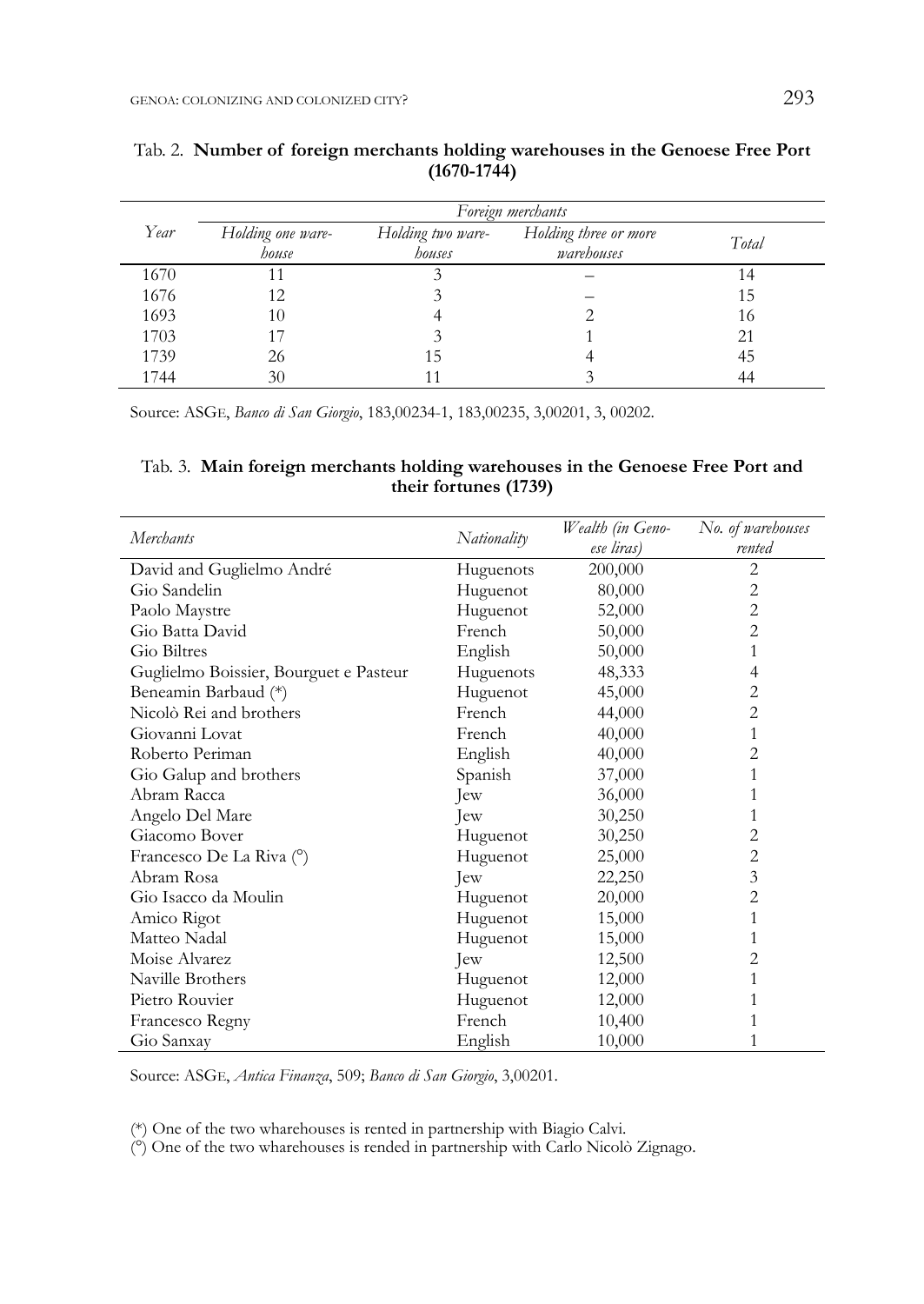With reference to 1739 data, it is possible to reconstruct the hierarchy of foreign merchants holding bonded warehouses by looking at tax computations prepared for an extraordinary taxation in 1738 involving all assets worth more than  $6,000$  Genoese lire (see Table 3). As clearly pointed out by historiography, these figures, although only approximate, are anyway significant for wealth classification.45 By limiting our examination to those who had assets amounting to minimum 10,000 Genoese Lire, a list of twenty-four names between trading companies and individual merchants can be drawn up.46

The Huguenots, with twelve people and assets totalling about 554,600 Genoese lire, are undoubtedly the most significant group from an economic point of view, as also confirmed by their holding the first three places in such a ranking. Brothers David and Guglielmo André, whose ancestors had been working in Genoa since at least the sixties of the previous century, stand out among them with total assets worth 200,000 Genoese lire.<sup>47</sup> The French and the Jews, with four people each, and total assets amounting to 144,000 and 100,000 Genoese lire respectively, rank second, followed by the British who, although present with only three people, had total assets matching those of the Jewish merchants. Many traders would run more than one warehouse: for example, the company Guglielmo Boissier, Bourguet and Pasteur held four of them, and was most likely to use also other two warehouses independently leased by another member of the Boissier family, Giovanni *quondam* Gaspard.48 Finally, two of the merchants in question, in addition to holding a warehouse in their own name, had another storage space rented in partnership with a Genoese merchant, such as in the case of the Huguenots Beniamino Barbaud, partnering with Biagio Calvi, and Francesco De La Rive, partnering with Carlo Nicolò Zignago.49 These are not the only cases we have found, but the two most significant ones in terms of wealth of the foreigners involved. This would also suggest that some foreigners would settle in Genoa to expand their business networks also to groups with different religions, following specific business strategies.

Based on these data, we were able to map the number and origins of foreign merchants operating in the city and, more specifically, in the free port area. There are still many open questions about the scopes of their businesses, the nature and intensity of relationships with the other businessmen operating in the same marketplace, and in particular about conflicts, synergies, and the establishment of merchant networks. Answering all these questions will require specific case-by-case investigations. However, it is already evident that many foreigners would own warehouses in the free port area for long periods of time, sometimes even for a few decades. Using their links with their countries of origin, they would import prod-

<sup>45</sup> A. ZANINI, *Tra emergenze finanziarie e caute riforme: la politica fiscale della Repubblica di Genova nel XVII e XVIII secolo*, in *Genua abundat pecuniis. Finanza, commerci e lusso a Genova tra XVII e XVIII secolo*, Genoa 2005, pp. 58-69, especially p. 61.

<sup>46</sup> ASGE, *Antica Finanza*, 509.

<sup>47</sup> A. ZANINI, *Impresa e finanza a Genova. I Crosa (secoli XVII-XVIII)*, Genoa 2017, p. 33.

<sup>48</sup> ASGE, *Banco di San Giorgio*, 3,00201, cc. 11, 19.

<sup>49</sup> ASGE, *Banco di San Giorgio*, 3,00201, cc. 91, 176.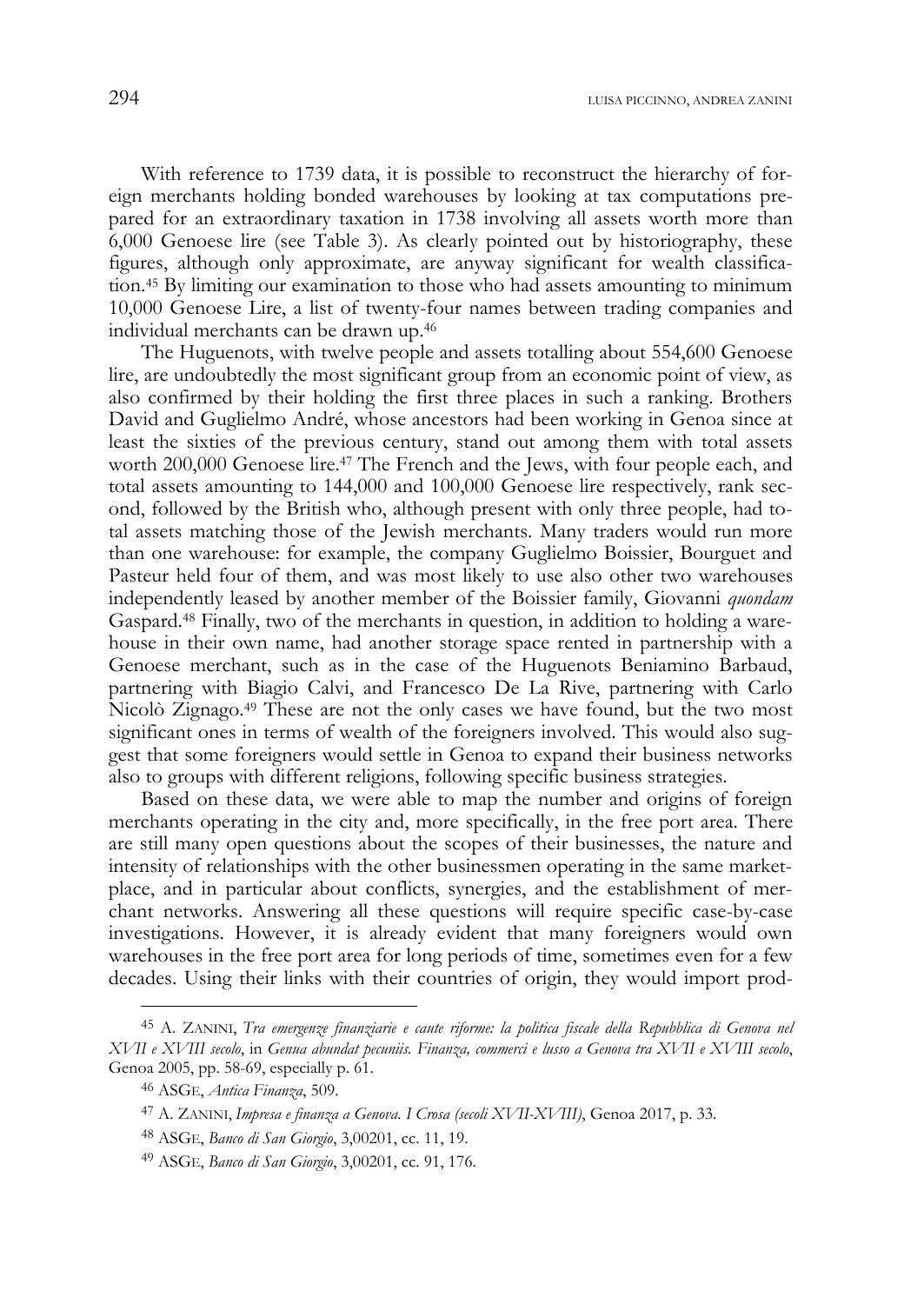ucts from their lands of origin to Genoa, where they would then export Genoese products and / or imported goods (for example, colonial products). During the  $18<sup>th</sup>$ century, in addition to international trade, the leading merchants would also be involved in banking or financial brokerage, which for many of them would later become their main business. This was particularly common among the Huguenots, such as the Andrés and the Boissiers, who were operating in Genoa as early as since the second half of the 17th century, but also the Maystres, or the French Regnys, who settled in Genoa more recently.<sup>50</sup>

In general, this analysis shows that foreign merchants belonged to communities that had put down roots in Genoa to different extents. In addition to a consular office as mentioned above, some groups also had their own place of worship: this is the case for example of the French, with the chapel of San Luigi inside the church of Santissima Annunziata.<sup>51</sup>. At the beginning of the  $18<sup>th</sup>$  century, even the different group of Protestants were allowed to have a common place of worship hosted by the English consul.52

It is therefore evident that as far as Genoa is concerned, for sure, we cannot speak of colonization by foreign merchants. Although limited in number, some of these traders were quite important in terms of both financial resources and turnover. Despite the limited number of partnerships with local merchants, foreign traders do not seem to have been openly in competition with or operating against the local traders. When settling in the city, foreigners would bring their families and religious networks with them, which would then integrate with the vast merchant, financial and information network of Genoese businessmen, thus bringing economic benefits for everyone.

From this overview, therefore, some important elements emerge allowing us to shed light on the effective attractiveness of Genoa, with reference not only to port traffic, but also to the establishment of foreign trading companies. As mentioned above, in the period under consideration, the Republic failed to implement any specific policy designed to attract foreigners. A similar approach is also found with regard to the measures concerning the free port, mostly aimed at attracting ships. Most probably, and at least in the initial phase, the granting of duty free rights, especially to Northern Europe merchants, was also justified by political reasons. For example, the adoption of more incisive strategies to attract a stable presence of Dutch merchants might have been hindered by the fact that Genoa was, as is well known, under the influence of Spain.53

In light of these considerations, the reasons for the settlement of foreign merchants in Genoa must be looked for in other areas. From the analysis carried out so far, different factors must have clearly played a significant role: such as the often mentioned availability of adequate spaces for the storage of goods; efficient port

<sup>50</sup> G. FELLONI, *Gli investimenti finanziari genovesi in Europa tra il Seicento e la Restaurazione*, Milan 1971, especially pp. 403-424; H-T. NIEPHAUS, *Genuas Seehandel von 1746-1848*, cit., pp. 305-338.

<sup>51</sup> F. LELEUX, *Saint-Louis-des-Français de Gênes (depuis la fondation de cette église en 1662)*, in "Revue d'Histoire Diplomatique", 64, 1960, pp. 356-366.

<sup>52</sup> E. GRENDI, *Gli inglesi a Genova*, cit., pp. 251-252.

<sup>53</sup> T.A. KIRK, *Genoa and the Sea*, cit., p. 164.